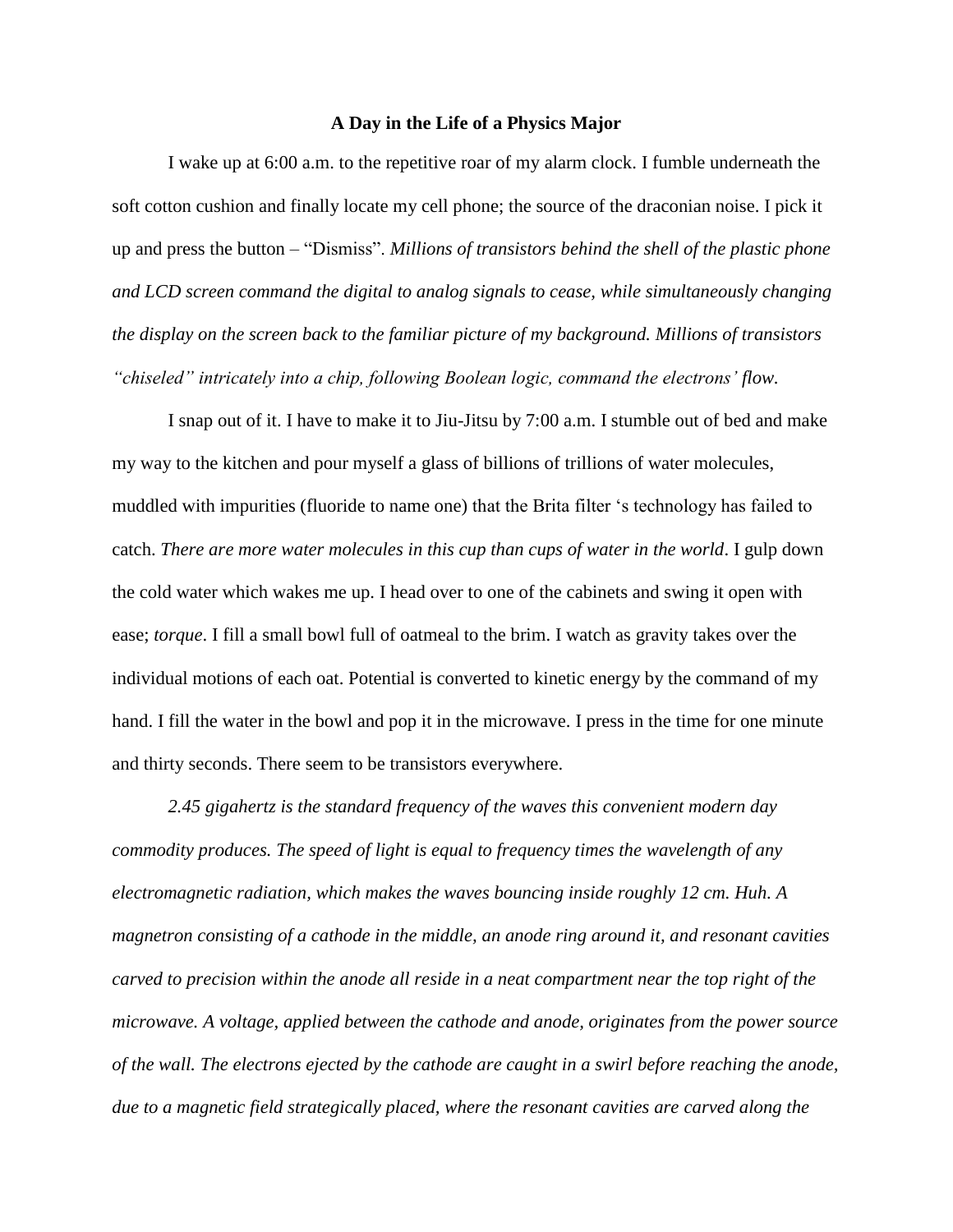*perimeter of the ring. The Lorentz Force is to blame for the capture of the swirling electrons. The electrons exhibit the properties of a wave and a particle where the momentum and position cannot be simultaneously determined. The whizzing electrons induce microwave frequency electromagnetic waves within the cavities (thanks Faraday); much like a resonant sound is produced when blowing into a didgeridoo. The microwaves are guided by the waveguide, designed with particular dimensions only allowing certain minimum wavelengths through. You only have to solve a few partial differential equations with boundary conditions to figure out what this cutoff wavelength is. Trivial (in the sense all physicists use the word). Finally the waves reach my food where they act like standing waves on a string. The cold spots on my food originating from the nodes of the standing wave are conquered by means of a rotating table. The microwaves hardly penetrate the metals within the microwaves, interacting with the free electrons of the metals, reemitting the waves hardly undisturbed (reflected if you will).* BEEP...BEEP... BEEP. My train of thought screeches to a halt.

I take out the steaming hot oatmeal and cut a fresh peeled banana on top. Let's be honest, I sprinkle a little sugar on top too. I chow it down. I rely on the fact that the oatmeal, sugar, and banana will be relatively easily digested, providing me with adequate energy to get through my workout. I brush my teeth, and then I gear up. I put my knee pads on, ankle brace, and shoulder brace. I put my gi pants on and shove my water bottle and blue belt and kimono in my book bag. I put on my jacket, then another, my beanie, and my gloves. I turn on my IPod to a familiar song by Modest Mouse. *I can't seem to get away from these transistors.* Out the back door I go.

I step on my bike and it's unusually cold with snow still on the ground from the night before. The sky is dark, but the sun's red face is peaking over the horizon from the east at me; *Rayleigh scattering*. *The sun is a tangent to the horizon, passing through most of the atmosphere*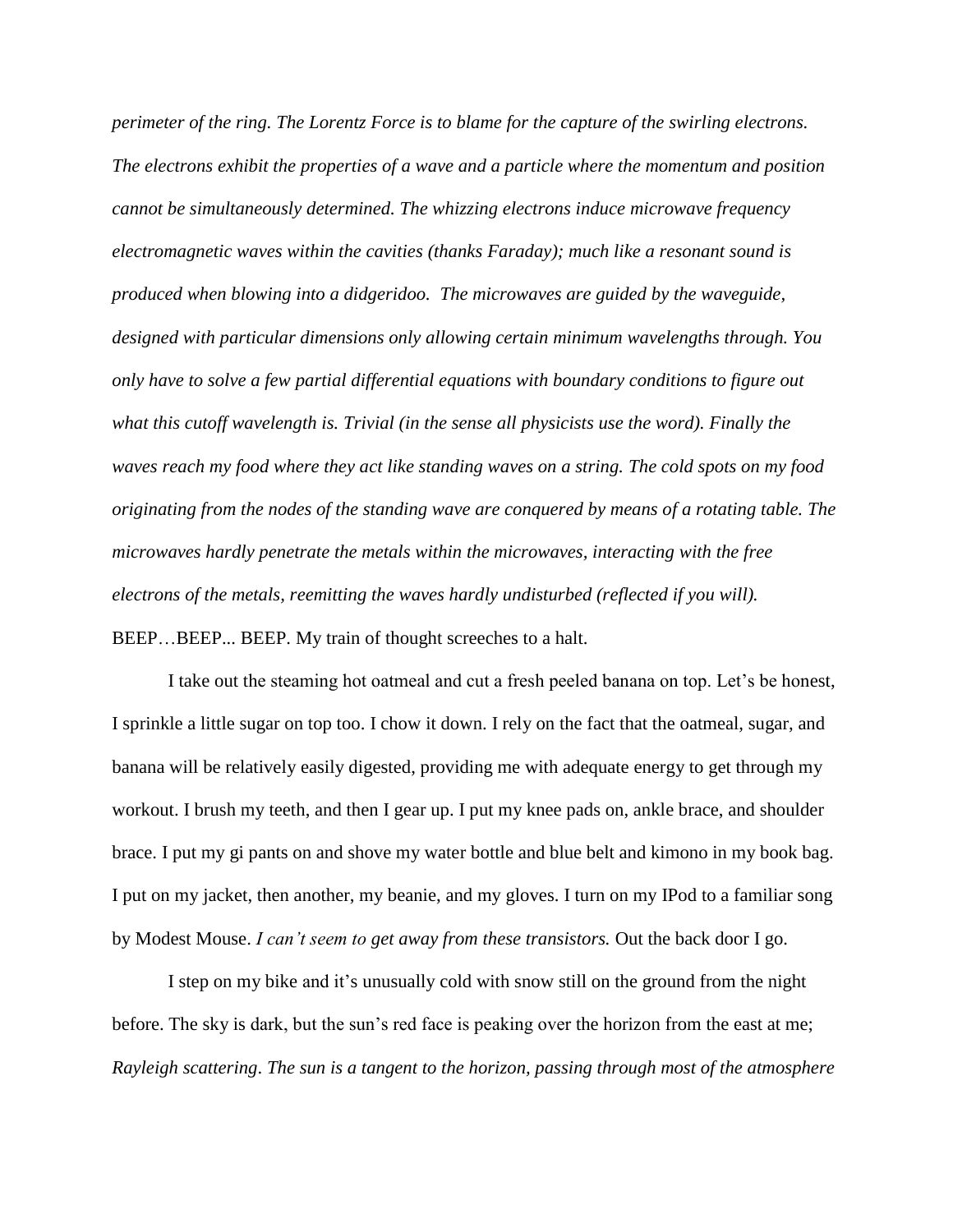*during this time of day through the line of sight to my eyes. The electric twisters of the sun vibrate the air's molecules, causing them to scatter most strongly wavelengths of blue. The path directly hit by the sun gets it the worst, and all that is left is the color red. The tiny electric dipoles of the air molecules reradiate the energy of the sunlight with a power proportional to the fourth power of frequency. No wonder the short wavelengths of blue are emitted so readily. Other than the pinhole of red created by the electromagnetic bullets of the sun, the blue light dominates most of the sky.* 

I continue to ride my bike. The faster I go, the colder I feel, but I go faster anyways. The air molecules rushing past my face, mostly nitrogen, send a shiver down my spine. *I'm losing heat through convection at a faster rate.* I ignore my racing thoughts and listen to the music. I get to Jiu-Jitsu and lock my bike on a post outside.

We warm-up, and do a little bit of rolling (how we practice the art of Jiu-Jitsu; grappling on mats, slightly similar to wrestling but more elegant and refined). Focal points are taken advantage of and I easily lift opponents who are fifty pounds greater than me with simple mechanics. I lock in an arm-bar, overextending the joint at the elbow, forcing my opponent to tap. We drill, we train, and at eight o'clock I leave.

*The sun has faded to a pale yellow due to it no longer being at a tangent to the horizon. It is less fierce now than before.* I get home and take a shower and make another breakfast. *Chemical reactions are carefully manipulated with the use of heat, denaturing and transforming the proteins of the clear egg to a pearly white.* Two eggs with a slice of cheese melted on top and a couple slices of bacon will be sufficient to remedy my hunger. I use the bacon grease to cook the eggs. *Mmmmm*. The sheer expectation of the taste causes my mouth to salivate.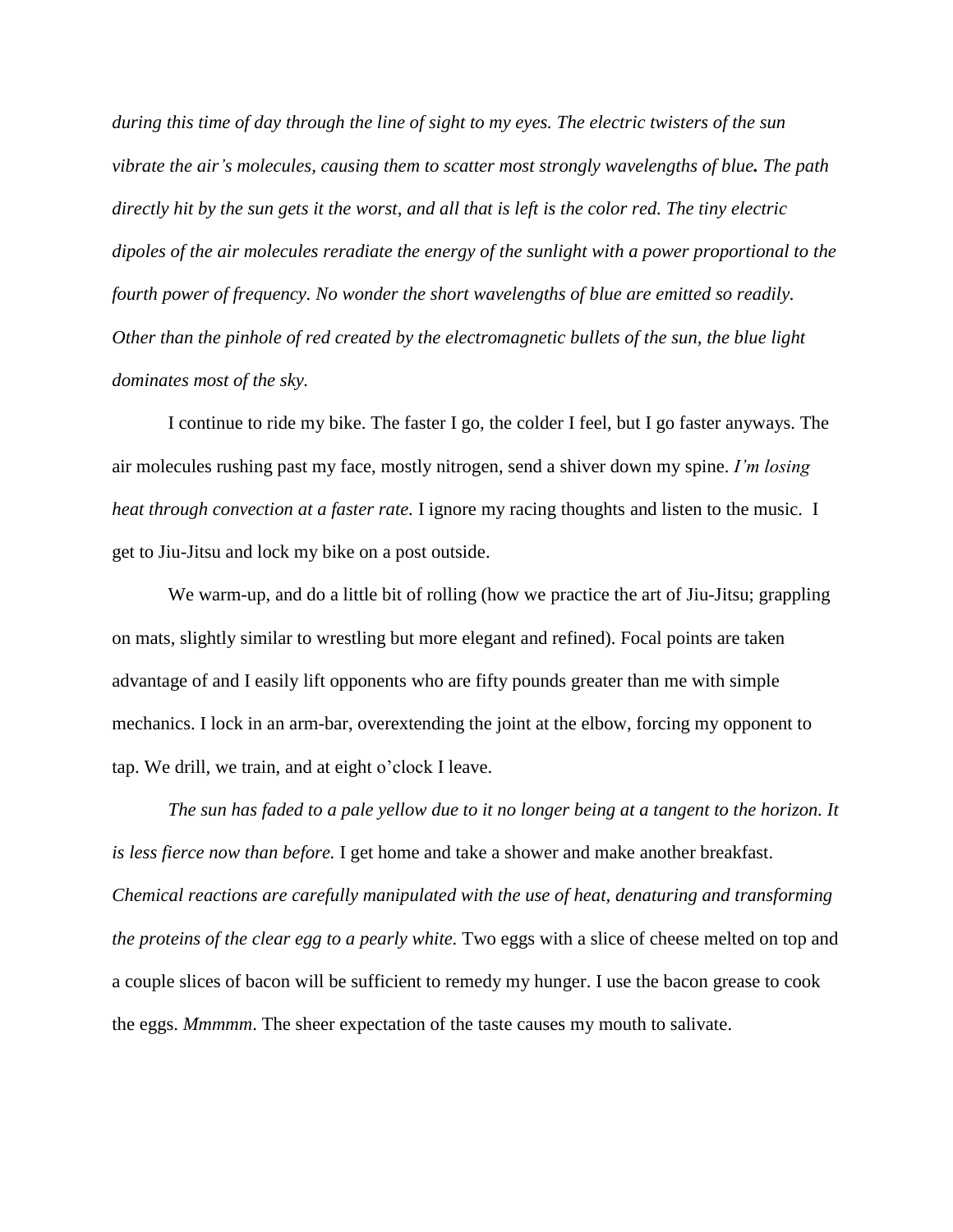I bake chicken in the oven, quinoa in the rice cooker, and bread in the toaster to prepare my meals for the upcoming day on campus. I pack my bag and leave out the backdoor. Again I get onto my bike in the cold Wednesday morning. I get an Americano at Bollos. Caffeine, the drug of productivity and health that allows me to become a proficient workhouse for academics, is readily available to me for a hefty price of \$2.07.

I pour two packets of raw sugar into my steaming hot drink. *The individual sugar granules are each made of inconceivable amounts of glucose molecules, held together by weak intermolecular forces. Three events must occur for the sugar to dissolve in the coffee. The glucose molecules separate from each other, then the water molecules, and then the two mix. These events essentially occur simultaneously. When the intermolecular bonds of the sugar and water separate, energy is absorbed in the process. When they mix back together, energy is released. Overall my coffee cools down. It spontaneously occurs because the entropy of the system is greater than the individual coffee and sugar, so the sugar dissolves into my steaming hot Americano. Ultimately the hydrogen bonds of the water form a snug bond with the hydroxyl groups of the sugar molecules.* At last I sip my coffee and appreciate the chaos occurring at a molecular level.

I step outside and see a blade of grass sticking out of the snow. I look down into my coffee and realize the grass cell wall is largely composed of cellulose (among other things such as proteins, hemicelluloses, and other complexes). *Isn't cellulose also made up of glucose molecules? The intermolecular forces though are much stronger, and while table sugar has alpha linkages that render it soluble, the cellulose has beta linkages which make it impervious to the universal solvent (water).* Thankfully the snow doesn't dissolve the grass or the trees around me.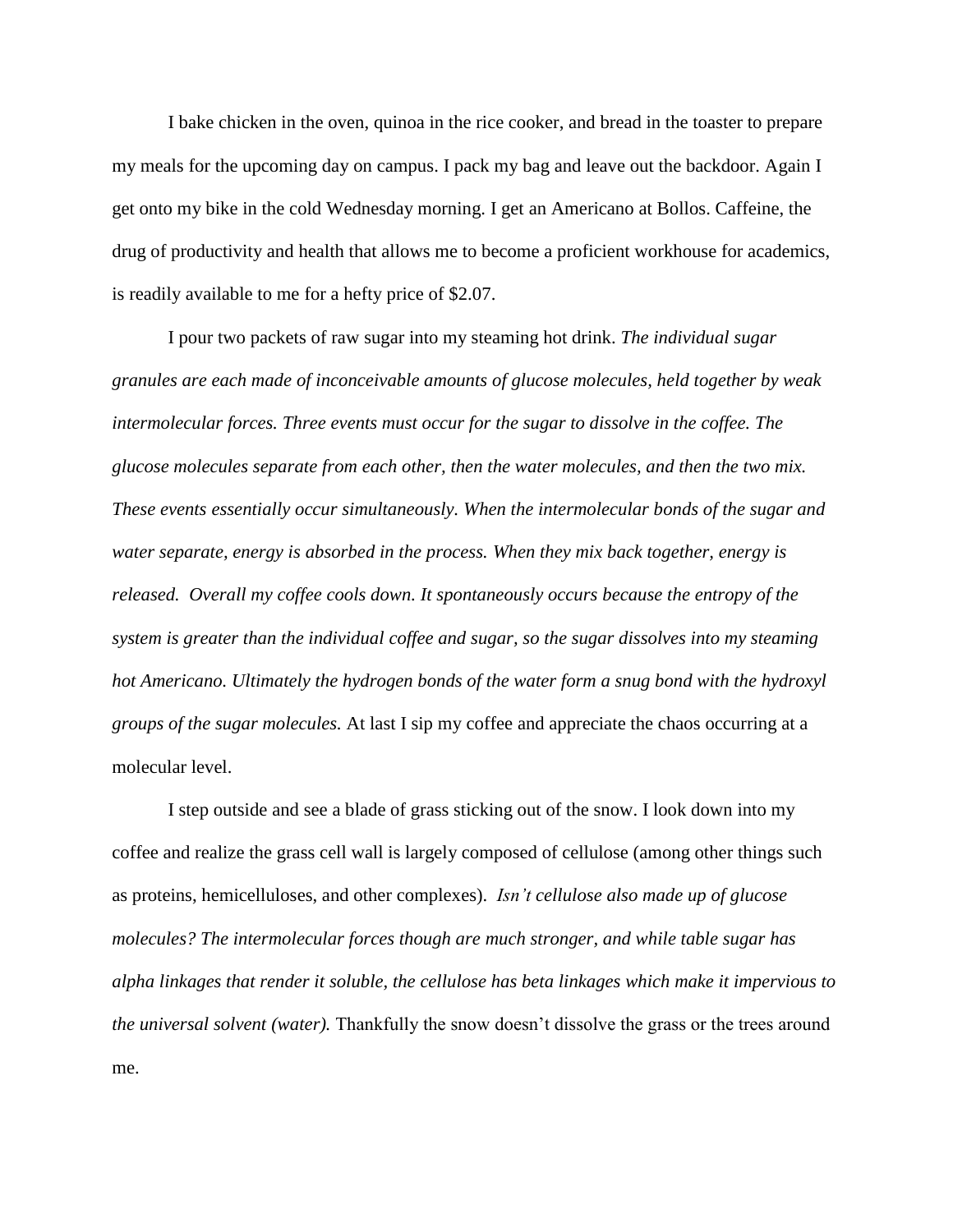I leave my bike at Bollos and carefully sip my steaming hot Americano as I walk towards campus. I find a comfortable spot on the first floor of the library and pull my lap top out of my book bag. *There are more transistors in my lap top than the total number of humans to have existed on earth.*

I open the screen and plug in my charger. The screen light flickers on and off as I try to adjust the angle of my screen. Finally the flickering stops as I achieve the perfect angle. I check my email and my scholar website. I realize I need to catch up on some assignments. I drink the coffee and crank out the assignments. At 1:25 I head to Physics 4717, otherwise known as Biophysics. I sit in class as I watch the mathematics of the position of random thermal motions of water molecules and the dynamics of a sphere at low Reynolds's numbers to derive the diffusion constant (for a sphere). An integral over a delta function here and there, some averaging over the thermal noise, and voila. The class provokes my curiosity and provides me with another snippet of information that allows me to analyze the world in a mathematical and physical context; it reminds me why I had become a Physics major in the first place. I leave class promptly at 2:15 and ride my bike back home.

I have work at 5:00, so I take the time to give myself some well-deserved rest. I sit in my room and think about the statistical mechanics that provides me with the ubiquitous uniform distribution of molecules that make up air. *For the same reason that my sugar spontaneously dissolved into my Americano, the air in the room doesn't bunch up in one corner.* I'm grateful for this, for it would create a sudden vacuum where I lay, which would be detrimental to my existence. *While this is possible, it is extremely unlikely and would take much longer than the age of the universe for it to occur. Consider the many elements of air to be non-interacting molecules. All the air molecules of the closed system are equally likely to be in any of the states*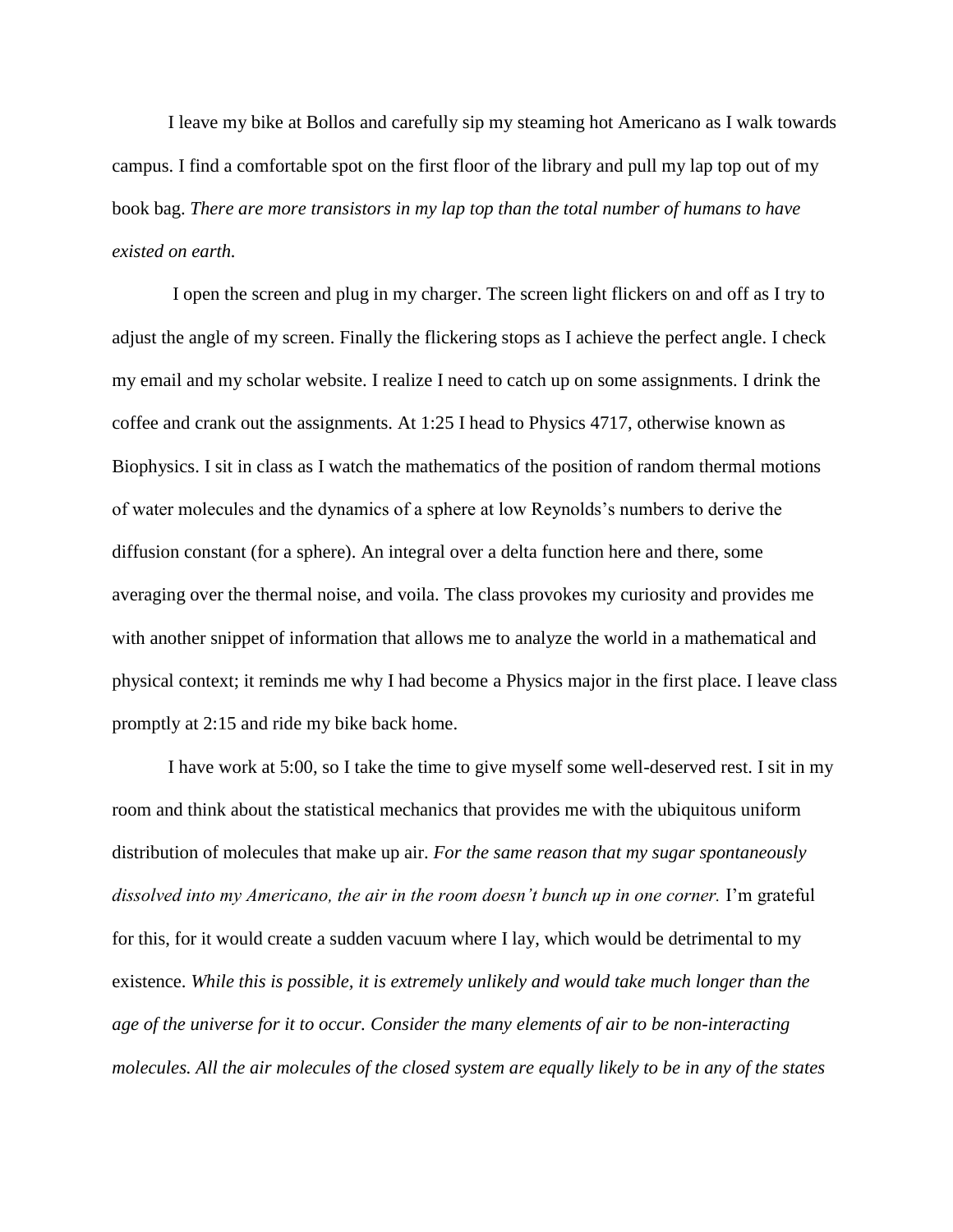*accessible to it, with a probability of one over the number of states (a fundamental assumption of statistical mechanics). I consider my room, one closed system, to be brought into contact with another closed system, the room in the apartment next to mine, creating a larger closed system. The wall acts as the Thermal conductor and allows for the exchange of energy between the air molecules of the closed systems.* I use my knowledge of thermal physics to save money on the electric bill and don't turn on my heat. As long as the neighbors in the apartment next to mine aren't quite as thrifty as I am, the flow of energy will be from high to low. *The maximum number of states accessible to the system occurs when the temperature of the two systems are equal. Thus my room heats up and the apartment next to mine cools down, causing the entropy of the closed system to increase overall.* I smile to myself as I relax in my bed, and fall asleep for an hour.

I wake up and get ready for work at The Blacksburg Taphouse. Soon I'll be washing dishes and running food from the basement of the kitchen to the heat table in the room above. Sometimes I dread it and sometimes I don't. There is something nice about washing dishes hours on end. You can let the stress and worries of everyday life melt away; the only goal is to spray the grease stain off the plates or the onions out of the pan. I get to work and put the rubber apron on and reside in the dish pit for nearly the entirety of my shift. I listen to the noises of the kitchen. Heard! Sharp! Behind! Swingin'! Corner! *The sound waves from the chefs' shouts travel in all directions from their mouths. I think of the compressions and rarefactions of the longitudinal waves in air. At the points of the greatest compression and rarefaction of the wave, the displacement of the air molecules is zero. The molecules are pulled apart and compressed while traveling in a sphere from the source. The power output of a shout is on the order of 10-2 Watts, and the intensity decreases as a function of one over the square of the radius of the sphere from the source (Power equals intensity times 4* 2 ) *. This relationship doesn't necessarily work*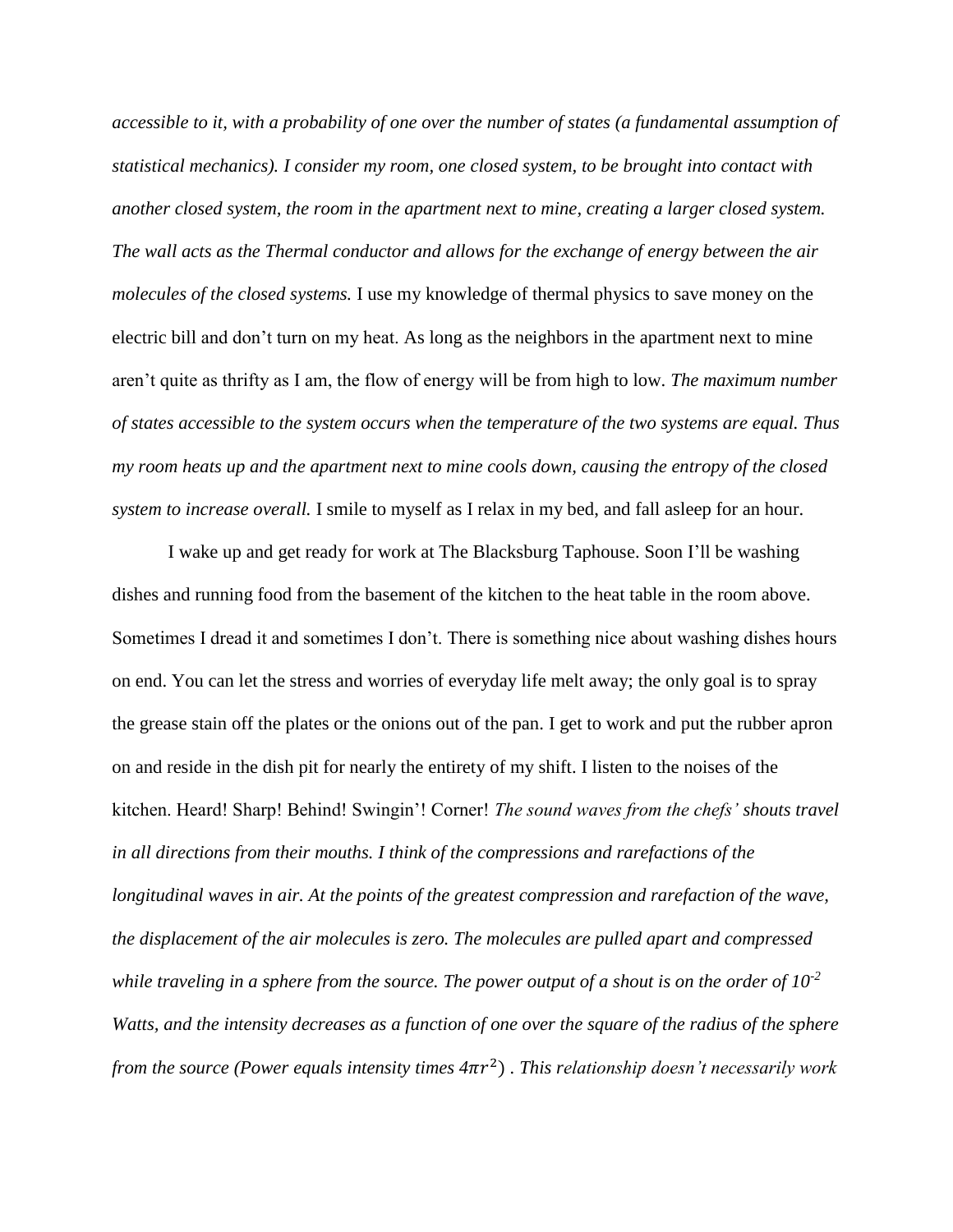*in the confined spaces of the kitchen where the sound waves are reflected from various walls and the ceiling. In this case the drop off would fall off as less than one over the square of the radius, due to the fact that the energy of the shouts is essentially trapped within the boundaries of the room.* 

*The pressure waves of the shouts travel through my ear canal to my eardrum. The other side of the ear canal is kept at the atmospheric pressure of the room by means of the Eustachian tube. The differences in the pressure set the eardrum into vibration. The vibrations of the eardrum are picked up by the three smallest bones in the human body, the hammer, anvil, and stirrup. These three bones are connected together and are set into an oscillation, with the stirrup finally transmitting these oscillations to the inner ear filled with fluid. Since the surface area of the stirrup is smaller than that of the eardrum, the amplitude of the pressure wave is magnified by an order of ten times. The waves in the fluid reach the Cochlea of the inner ear, covered by thousands of tiny hair cells that each react to a corresponding resonant frequency. The hair cells finally release an electric impulse to the brain where it is received and interpreted as sound.* I continue to spray the caked on mash potatoes at the bottom of the pot as the thoughts whizz through my head.

The end of my shift finally is nearing towards 12 O'clock. I am tired, and I am ready to go home. Luckily nobody decides to stay until the very end of the restaurant closing. I get off right at 12 and ride my bike back home. The sun is absent from the sky now and the stars act as tiny lights on a black blanket. I peer up beyond the treetops. I fixate my eyes to the brightest stars, some on the order of ten, a hundred, or a thousand light years away. *Is this star dead? I peer into history and travel in time simply by glancing upward. Although it looks as though the light has travelled a direct path to my eyes, general relativity tells me otherwise. Space isn't flat,*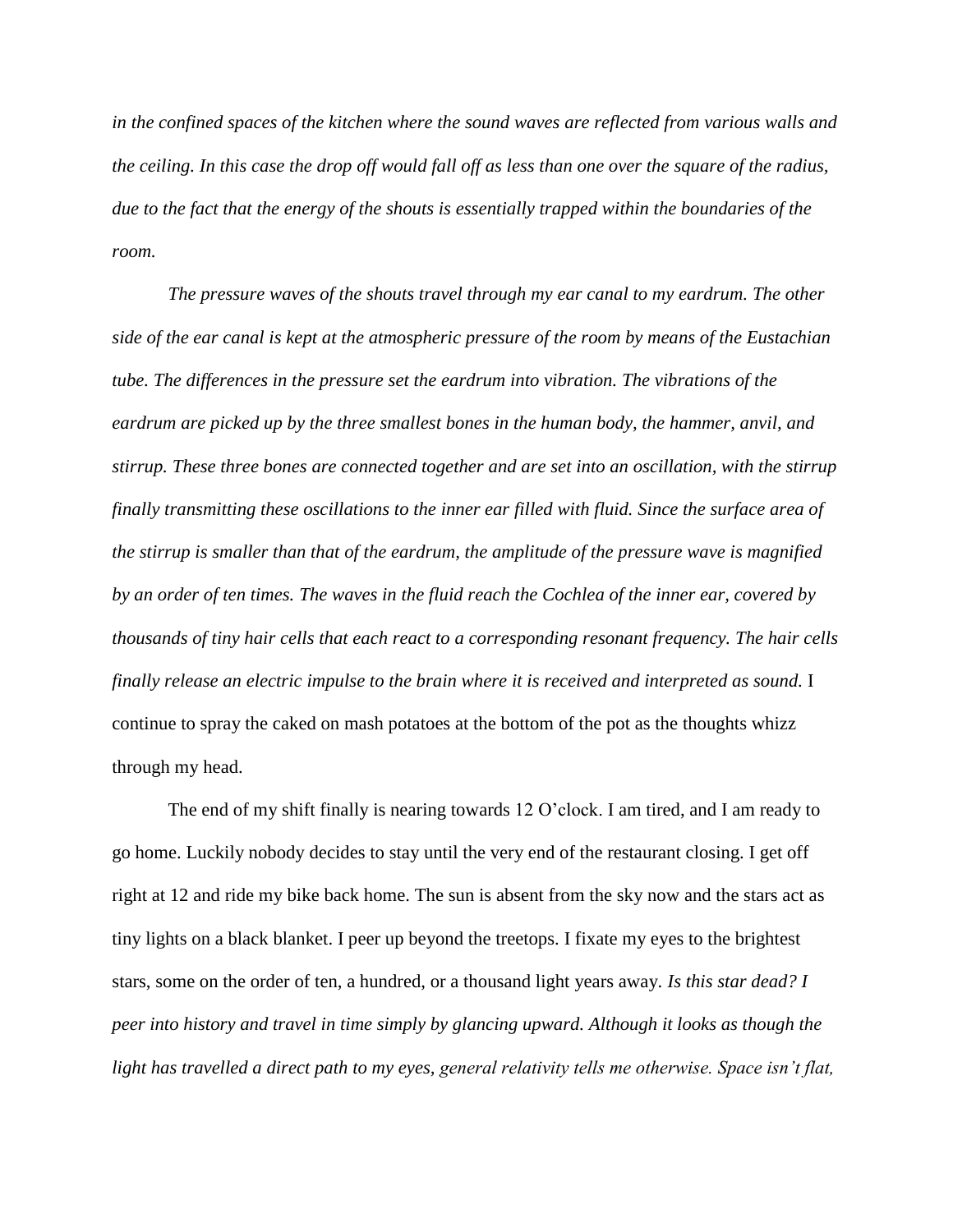*but curved and distorted by the masses of the planets. Like a trampoline with a bowling ball in the middle of it, space is warped by the various objects that it holds. The light that has reached my eyes didn't travel in a straight line; it followed the geodesic of this curved topography where it finally reached my cornea and was transformed into a visual by the electrical signals to my brain. Just like the intensity of a sound wave falls off as one over the square of the radius from its source, so does the luminosity of the stars I gaze upon.* 

I continue to ride my bike along the hilly Blacksburg streets, imagining myself as a beam of light faithfully taking the geodesic home. The clear night sky focuses my thoughts to the secondary cosmic rays that have been showering down on me all day long. *Highly energetic primary cosmic rays interact with air molecules high in the atmosphere creating a plethora of secondary rays. Some charged pions are produced as a result, and among the particles' decay products are the infamous charged muons. The pions decay is mediated by either a W+ or Wboson, which act as carriers of the weak force. The mass of these force carrying elementary particles is the reason for the extremely short range this force acts over, analogous to the massless photon ( also a boson) mediating the infinitely ranged electromagnetic force. The short lived (on the order of micro seconds) charged muons wouldn't make it to the surface of the earth if it wasn't for the high speeds they travelled. The laws of special relativity tell us that as these high speeds time dilation and length contraction can't be ignored. In the muons frame, time slows down or the length it travels contracts, whichever way you want to look at it. This allows the muon to survive the trip sometimes even beyond the surface of the earth.*

I finally make it home and unlock my door to find my roommate is already fast asleep. I eat a little snack, brush and floss my teeth, set my alarm for the next day and rest my head on my pillow once again. *My displacement is zero since six O'clock this morning*. My thoughts still race